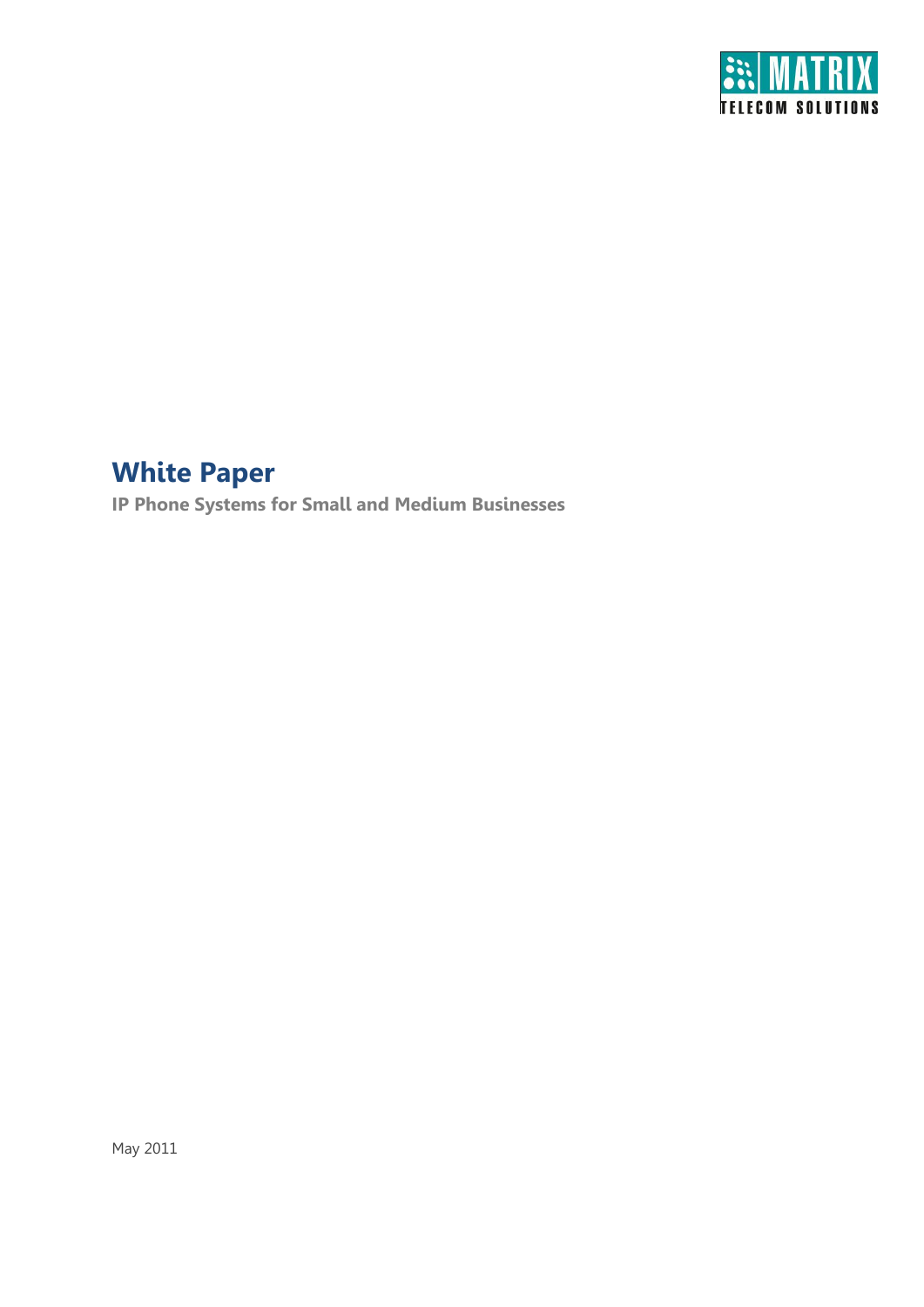# **Executive Summary**

In this global economy, the business irrespective of its size – small or large remains invisible to customer's needs as they all expect to be treated in similar manner. Especially small and medium businesses have potential to revolutionize the way industry work and fulfil tailor-made customer requirements. Therefore, these businesses need an efficient business phone system that can help them to work productively and take an edge over competition. This white paper briefly discusses the key challenges faced by small and medium businesses and how an IP based phone system can benefit them to streamline business communications and improve customer satisfaction.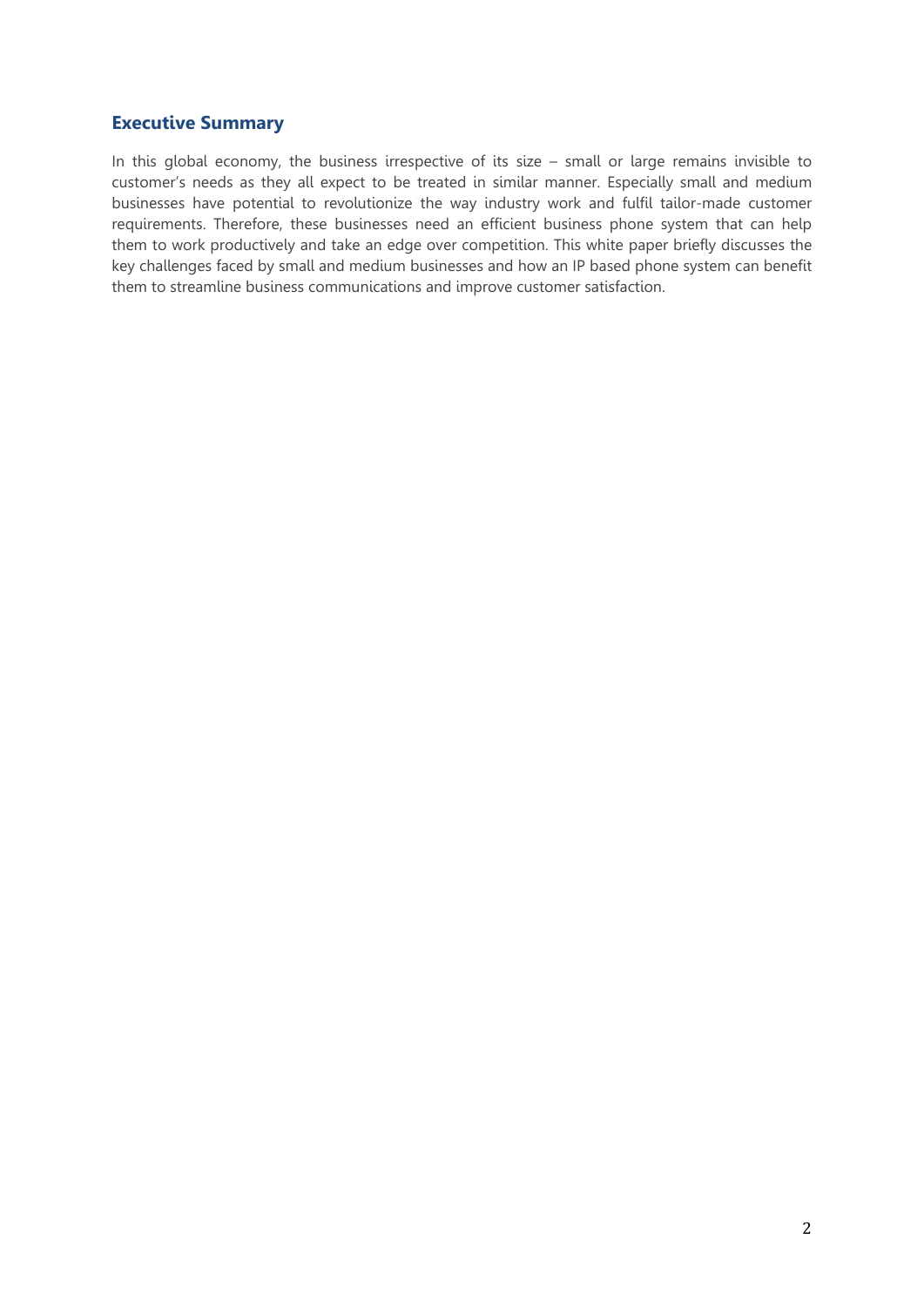## **SMB Communication Challenges**

Advent of new technologies has introduced many new services and advance call management features. To survive and grow in this competitive scenario, the phone system of an organization should deliver professional experience to its customers and tools to increase worker's productivity. Large enterprises are leveraging these benefits by employing bigger and advance systems, falling short of the communication budget allocated by small and medium businesses due to higher initial investment and maintenance costs. Before we analyse how an ideal phone system for SMBs should be looking like, let's have a closer look at the major communication challenges faced by small and medium businesses.

#### **Retain Existing Customers**

Remembering existing customers and providing them with the desired information requires continuous improvement in their experience with the organization. For example how quickly a call is attended, how much time they spend on a call while getting desired information, how easily they can reach various departments and access key information, receive personalized greetings whenever they calls etc. increases the loyalty of a customer towards the organization and increased business in longrun.

#### **Attract New Customers**

Attracting new customers involves approximately double the effort as compared to retain existing ones. Exceptional customer-focused activities are required to convert prospective customers into clients and existing customers into profitable ones. A business running 24 x 7, automatically transferring important callers to managers, announcing attractive schemes, option for customers to leave voice mail, automated greetings by day timings i.e. morning, afternoon, evening, night hours or holiday and lot many features enhances customer interaction and doubles the chances of getting business.

#### **Increase Employee Productivity**

Efficient call handling means employees tend to spend less time in managing customer calls and focus on more productive tasks rather than activities such as redirecting calls and taking messages. Further, managing business communication gets even tougher when employees are on field or working from field, unable to join office. A smart phone system that can simulate their home or mobile phones into office extension and extend business communication is the need-of-the-hour for small businesses.

#### **Increase Revenues**

Efficient allocation of resources and improving bottom line and are two major challenges faced small and medium business. Reducing expenses is equally important than earning an extra penny. Organizations many times end up paying hefty amount as monthly telephony bills by routing all calls from traditional media. An efficient phone system that can intelligently route calls to/from different customers, regions and networks saves significant amount in monthly telephony bills is same as the revenue earned.

#### **Improve Customer Experience**

The first interaction of a customer can make or break the professional image of an organization and differentiate between family-run and professional business. Advanced technologies and efficient customer handling measures should be in place to ensure that customer gets personalized greetings every time he calls, listen to company announcement 24x7 and presented with various options to reach to a desired person – options such as dial-by-name/extension number and choice to leave a voice message enhances the self-service experience of a customer.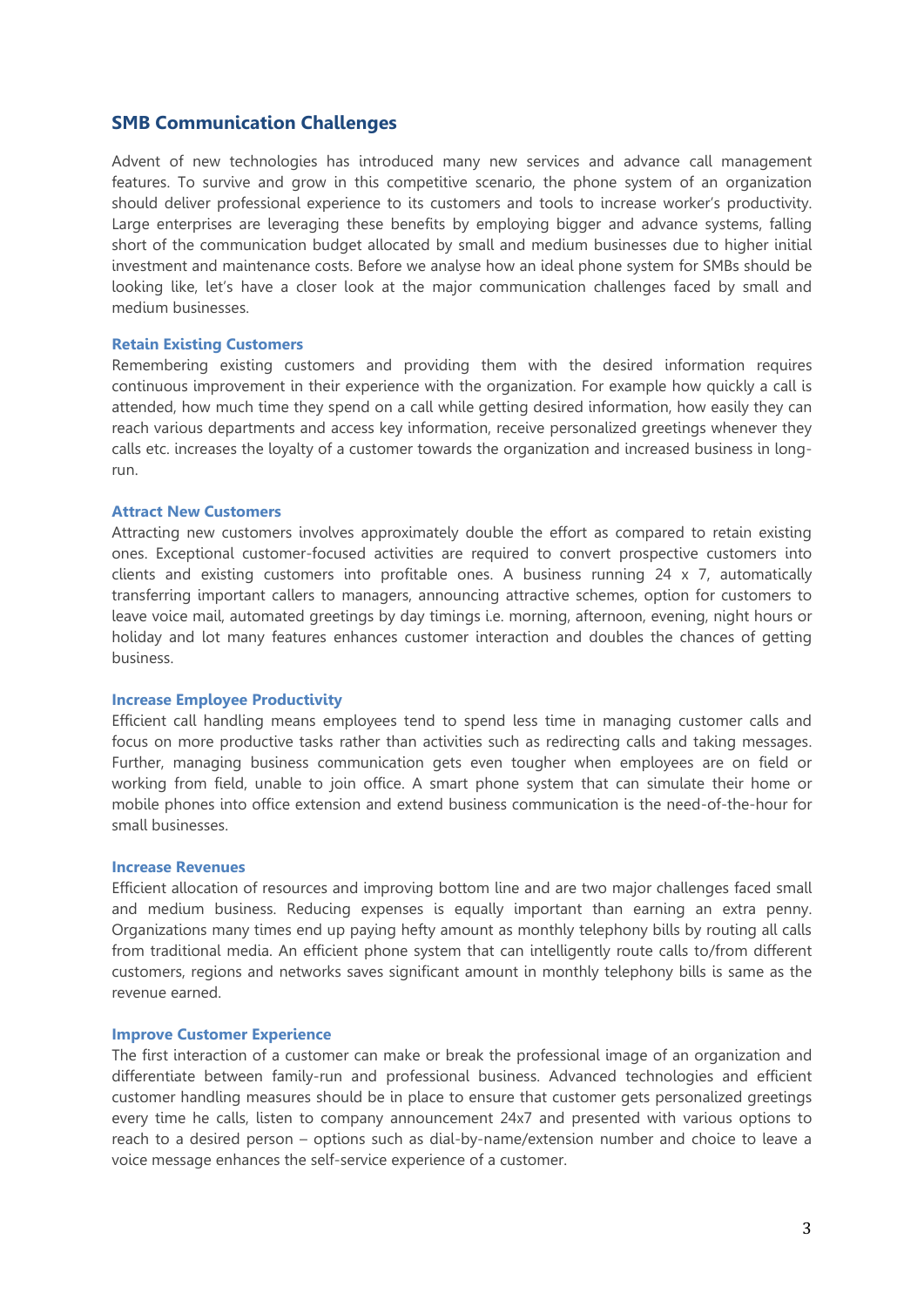# **Need of an IP Phone System for SMBs**

While competing with peers and large enterprises, small and medium businesses require innovative techniques and advance customer handling capabilities to attract and retain customers. The communication system of an organization plays an important role as to manage internal communications, enhance customer interactions and reduce telephony expenses. Due to small financial resources available to be spent on a communication system, SMBs end up deploying conventional phone system with basic features and limited functionalities.

Forward thinking small and medium businesses are adopting VoIP realizing its advantages of lower call costs, newer services and simple deployment in existing IT/Ethernet infrastructure. IP phone systems offers many advanced features not supported by conventional phone systems such as extended system features for remote and mobile workforce, remote system administration, common extension dialling, mobility within and outside office premises using wireless networks, unified messaging, flexible IP terminal options – IP desk phone, Softphone and even Mobile phones as IP extensions, etc.

Further, IP phone systems offer advance applications such as networking of remote offices and teleworkers with centrally located phone system, integrated voice mail, mobile or home phones as office extensions, anywhere access to voice mail, voice/video conferencing, presence sharing, instant messaging and lot more. The advance call management features and applications of IP telephony helps organizations to look professional, streamline internal and external communication and be a virtually 24x7 running organization extending support to customers and suppliers.

An ideal SMB IP phone system should provide enterprise-grade call management features, interface to traditional telephony networks and affordable to fit in a small communication budget proving to be an all-win solution for small and medium businesses.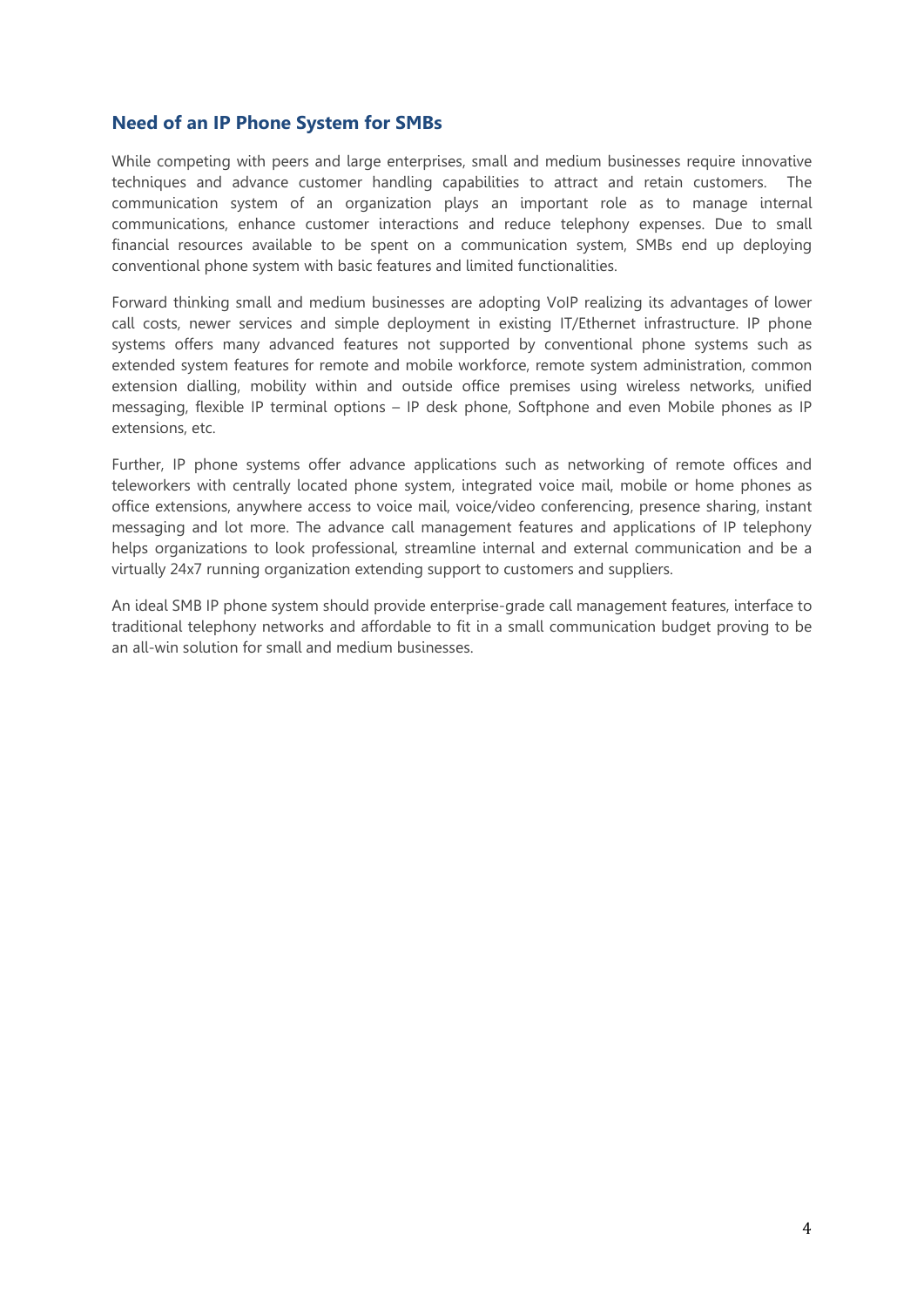# **Matrix Solution: ETERNITY NE – The Next Generation IP-PBX for SMBs**

ETERNITY NE is a feature-rich IP-PBX carefully designed after an insightful research of the specific communication needs of small and medium businesses. It interfaces to all traditional wire-line, wireless GSM/UMTS (3G) and new generation VoIP technologies using a single platform to facilitate benefits offered by all these networks at the same time.

The converged IP-TDM platform of ETERNITY NE delivers advance functionalities such as wider terminals options - Analog, Digital and IP extensions, Integrated Voice Mail, Mobile workers and Teleworkers Integration, Multi-site networking over IP, Presence sharing and Instant Messaging and many more, typically available with enterprise-grade systems.

## **Key Attributes**



Increased Employee Efficiency

## **Simplified Cabling Infrastructure**

Using VoIP telephony in ETERNITY NE does not require separate set-up for IP extensions as they can work with existing IT/Ethernet infrastructure. Users can simply plug-in their IP devices into LAN/Switch ports and start making VoIP calls. Further these IP extensions can make free internal calls to other analog and digital phone users as per common extension numbering plan.

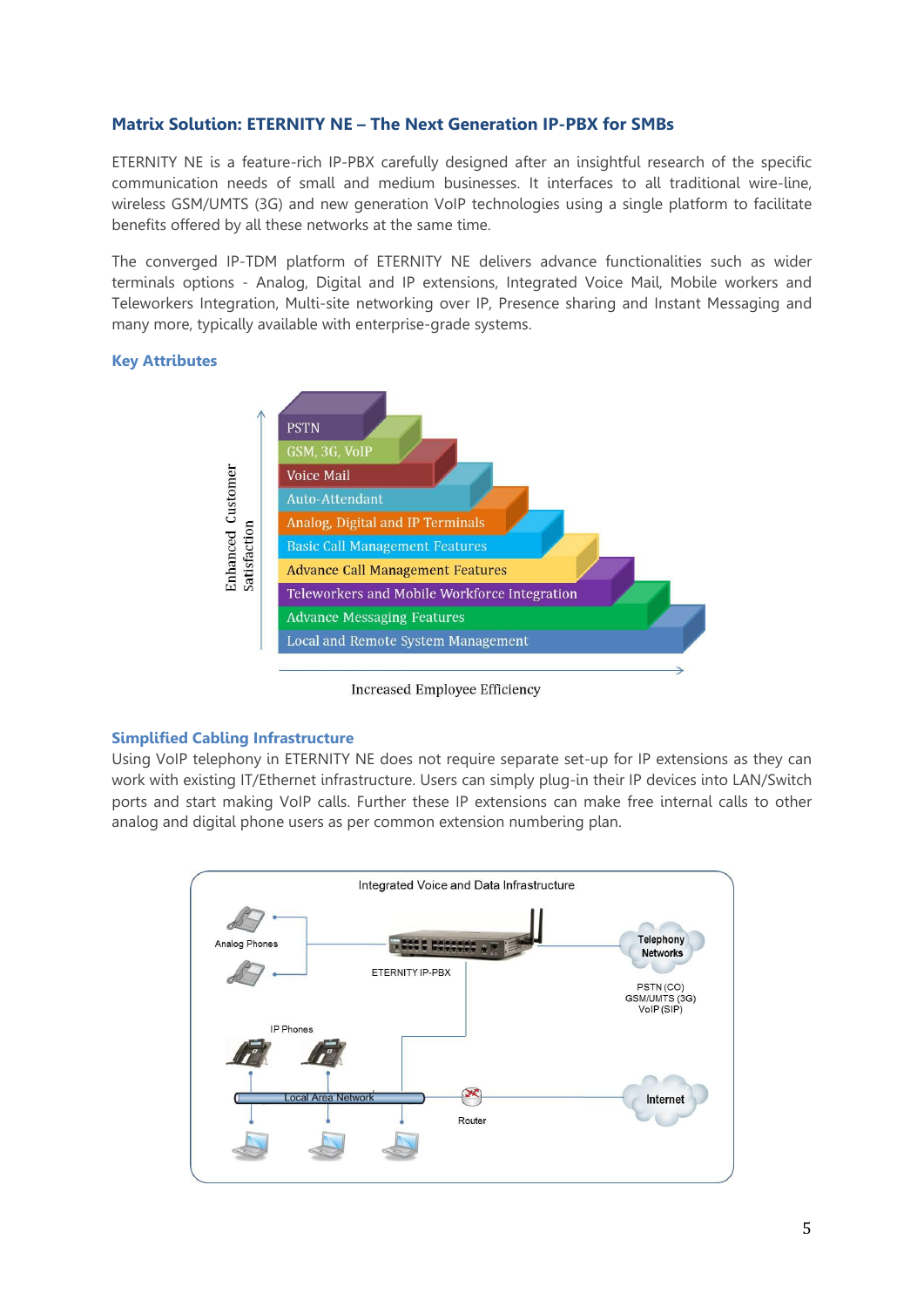#### **Increase Worker Productivity**

The wide range of innovative call management features of ETERNITY NE helps organizations to improve the productivity of employees while delivering exceptional customer service. ETERNITY NE provides advanced call management features such as Do-not-disturb, Auto-attendant, Auto-redial, Automatic number translation, Group calls, Call duration control, Voice Mail and lot more ensure least time spent in call handling activities and increase productivity.

## **Cost Saving**

Communicating over traditional media to reach customers, suppliers and remote workers adds significant cost in telephony bills. The phone system is required to intelligently route calls via costeffective network. ETERNITY NE's least cost routing feature ensures that all long distance calls are routed via VoIP networks, calls to field workers via mobile networks and local calls using PSTN network to save on each call made outside the organization. Further, the back office employees can make free CUG calls via GSM module of ETERNITY NE to field employees resulting into substantial cost savings.

#### **Optimize Customer Service**

The integrated voice mail and auto-attendant of ETERNITY NE delivers personalized greetings, handles customer calls round-the-clock, transfers calls directly to desired department/person, asks customers to leave voice mail in non-availability of worker and announces company information 24x7. The efficient customer handling techniques ensure zero missed opportunities and better customer service.

#### **Mobile Workforce Integration**

Reaching to the mobile workforce on daily/hourly basis using public switched telephone networks is a costlier solution. The seamless mobility features of ETERNITY NE transforms mobile phone of field employee into office extensions and enables them to leverage call management features of phone system from anywhere anytime. Advance call management features like Call transfer, Forward, Voice mail, Conferencing, Directory dial etc. are accessible from their common mobile handsets.

#### **Advance IP Features**

SMBs can enjoy the cost benefits and flexibility offered by IP telephony by simply deploying ETERNITY NE in existing IT/Ethernet infrastructure. Users can flexibly use and choose to communicate from variety of IP terminal options such as IP deskphones, SIP softphones and Mobile phones with SIP support. Further advance IP features provided by ETERNITY NE ensures maximum utilization of IP telephony into office environment.

#### **Flexibility to Work from Anywhere**

An employee with IP deskphone while working from remote office or home can have the same access to call management features from a softphone installed in a PC or a laptop. Entering the same credential (username and password) of an IP phone into SIP compliant mobile phone, user can leverage desktop IP phone functionality while roaming anywhere within Wi-Fi networks.

#### **Investment Protection**

The converged IP-TDM platform of ETERNITY NE values the original investment made in existing telephony instruments and cabling infrastructure. It preserves traditional dialling habits of users by allowing them to use their existing desk phones and relieves from headache of remembering new and complex access codes and dialling procedures. ETERNITY NE performs function of multiple devices such as Auto-Attendant, Voice Mail System, FCT, Gateway or SIP server to eliminate the need for the users to invest in third-party equipment.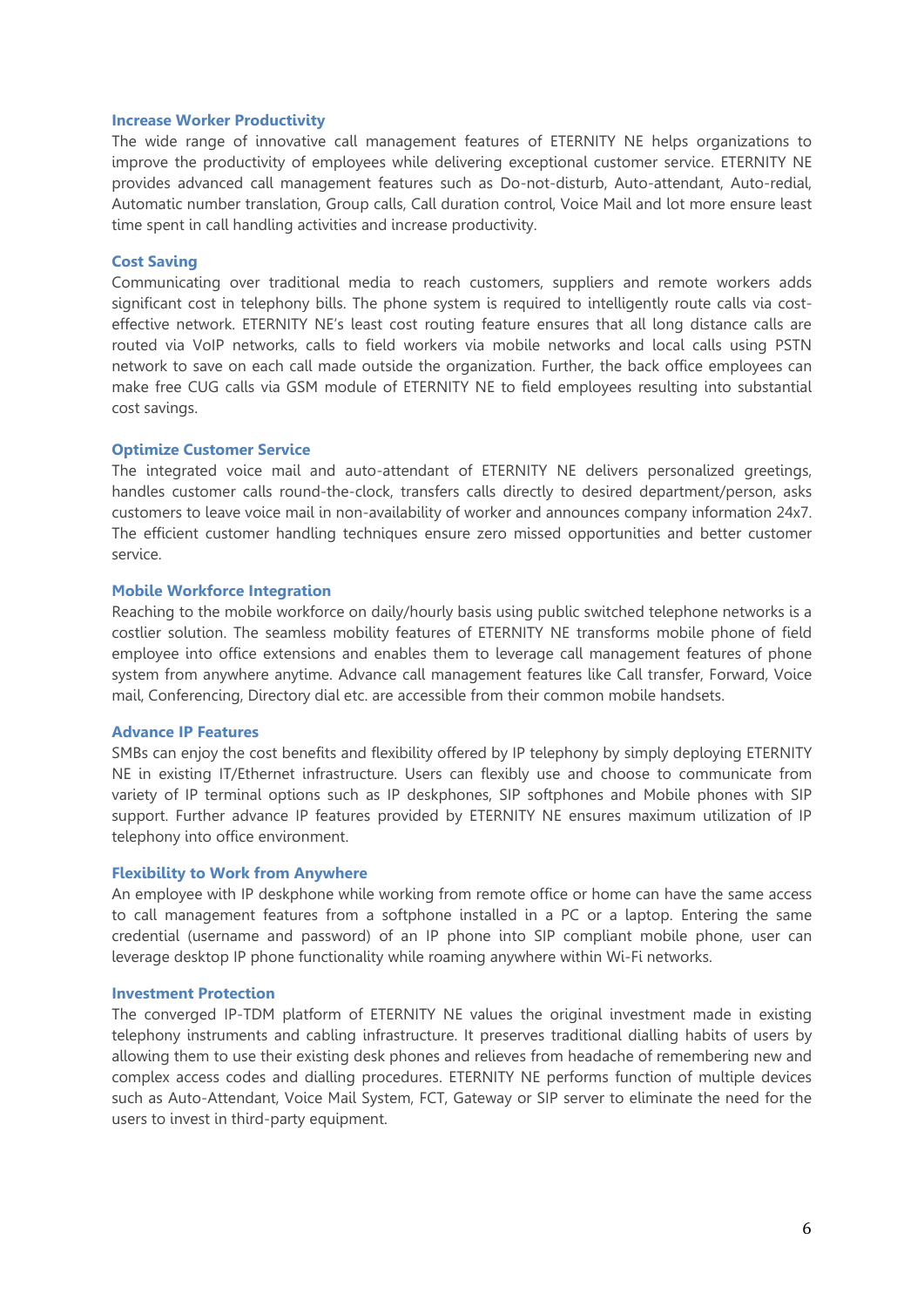## **Remote Administration**

Every interface and user parameter such as allocating user class of services, adding a new user or terminal, set call routing algorithms, call management features, toll control features, system fault and trunk status indication can be administered and controlled from anywhere using web based GUI.

| <b>Features and Benefits of ETERNITY NE</b> |  |  |  |  |  |  |
|---------------------------------------------|--|--|--|--|--|--|
|---------------------------------------------|--|--|--|--|--|--|

| <b>Needs</b>       | <b>Benefits</b>                                              | <b>Matrix ETERNITY NE Solution</b> |
|--------------------|--------------------------------------------------------------|------------------------------------|
| <b>Cost Saving</b> | Free Inter-site calling<br>$\bullet$                         | Converged TDM-IP PBX               |
|                    | CUG with field employees<br>$\bullet$                        | PSTN-GSM-UMTS(3G)-VoIP in          |
|                    | Route calls via appropriate networks for least<br>$\bullet$  | Single Platform                    |
|                    | incurred call costs                                          | 6 to 32 Users                      |
| <b>Seamless</b>    | Inter-networking of multiple sites<br>$\bullet$              | <b>Mobility Extensions</b>         |
| Connectivity       | Seamless staff mobility<br>$\bullet$                         | <b>IP Extensions</b>               |
|                    | Field upgradable-minimum downtime<br>$\bullet$               | Voice Mail                         |
| <b>Resource</b>    | Utilize existing IT infrastructure -<br>$\bullet$            | Auto-Attendant                     |
| <b>Utilization</b> | Routers, Switches, Ethernet Cabling                          | Networking over IP                 |
|                    | Maintain telephone sets to preserve dialling<br>$\bullet$    | IP Key Phones                      |
|                    | habits                                                       | Web-based Management               |
| <b>Higher ROI</b>  | Call cost saving on each call<br>$\bullet$                   | Mobile, Teleworker Integration     |
|                    | Retention of existing customers means increased<br>$\bullet$ |                                    |
|                    | business in long-run                                         |                                    |
|                    | Increased customer satisfaction<br>$\bullet$                 |                                    |
| <b>Lower TCO</b>   | No need of external devices -                                |                                    |
|                    | Voice Mail System, Gateways, ATAs, FCTs                      |                                    |
|                    | Future-proof and reliable Product<br>$\bullet$               |                                    |
| <b>Customer</b>    | Voice Mail to ensure zero missed opportunities<br>٠          | <b>ETERNITY NE</b>                 |
| <b>Interaction</b> | Auto Attendant for professional greetings and<br>$\bullet$   |                                    |
|                    | 24x7 information delivery                                    |                                    |

# **Conclusion**

The roots of large businesses plunging into the micro levels of economy and fierce competition with peers is posing challenges for small and medium businesses to be innovative and productive. Advance and affordable IP phone systems have an important role to play in unleashing latent potential of small and medium businesses. The efficient customer handling techniques will help SMBs to enhance employee interaction with customers/suppliers and achieve higher levels of customer satisfaction. ETERNITY NE has emerged as an ideal solution for these businesses by delivering advance call management features and flexibility in working style to increase employee efficiency and transforming business opportunities into increased revenues.